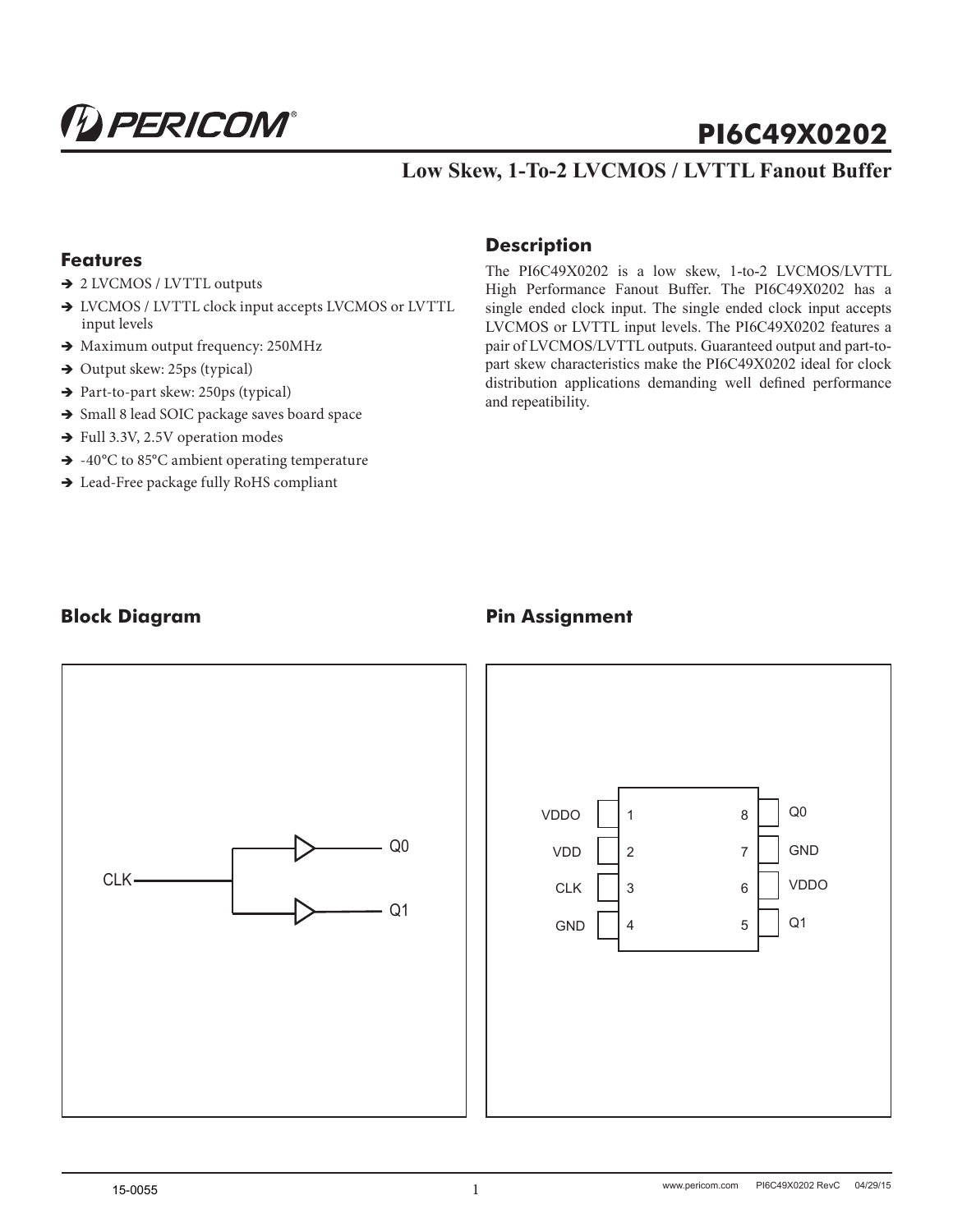#### **Pin Descriptions**

| Pin# | Pin Name       | Pin Type |          | <b>Pin Description</b>                                |
|------|----------------|----------|----------|-------------------------------------------------------|
| 1, 6 | <b>VDDO</b>    | Power    |          | Output supply pins.                                   |
|      | <b>VDD</b>     | Power    |          | Core supply pin.                                      |
|      | <b>CLK</b>     | Input    | Pulldown | LVCMOS / LVTTL clock input.                           |
| 4.7  | <b>GND</b>     | Power    |          | Power supply ground.                                  |
|      | Q1             | Output   |          | Single clock output. LVCMOS / LVTTL interface levels. |
|      | Q <sub>0</sub> | Output   |          | Single clock output. LVCMOS / LVTTL interface levels. |

Note: *Pulldown* refer to internal input resistors, typical values in Pin Characteristics table.

#### **Pin Characteristics**

| <b>Symbol</b>    | <b>Parameter</b>        | Test Conditions | Min. | <b>Typical</b> | Max. | <b>Units</b> |
|------------------|-------------------------|-----------------|------|----------------|------|--------------|
|                  | Capacitance             |                 |      |                |      | pF           |
| PULLDOWN         | Input Pulldown Resistor |                 |      | 51             |      | $k\Omega$    |
| $R_{\text{OUT}}$ | Output Impedance        |                 |      |                | 12   | Ω            |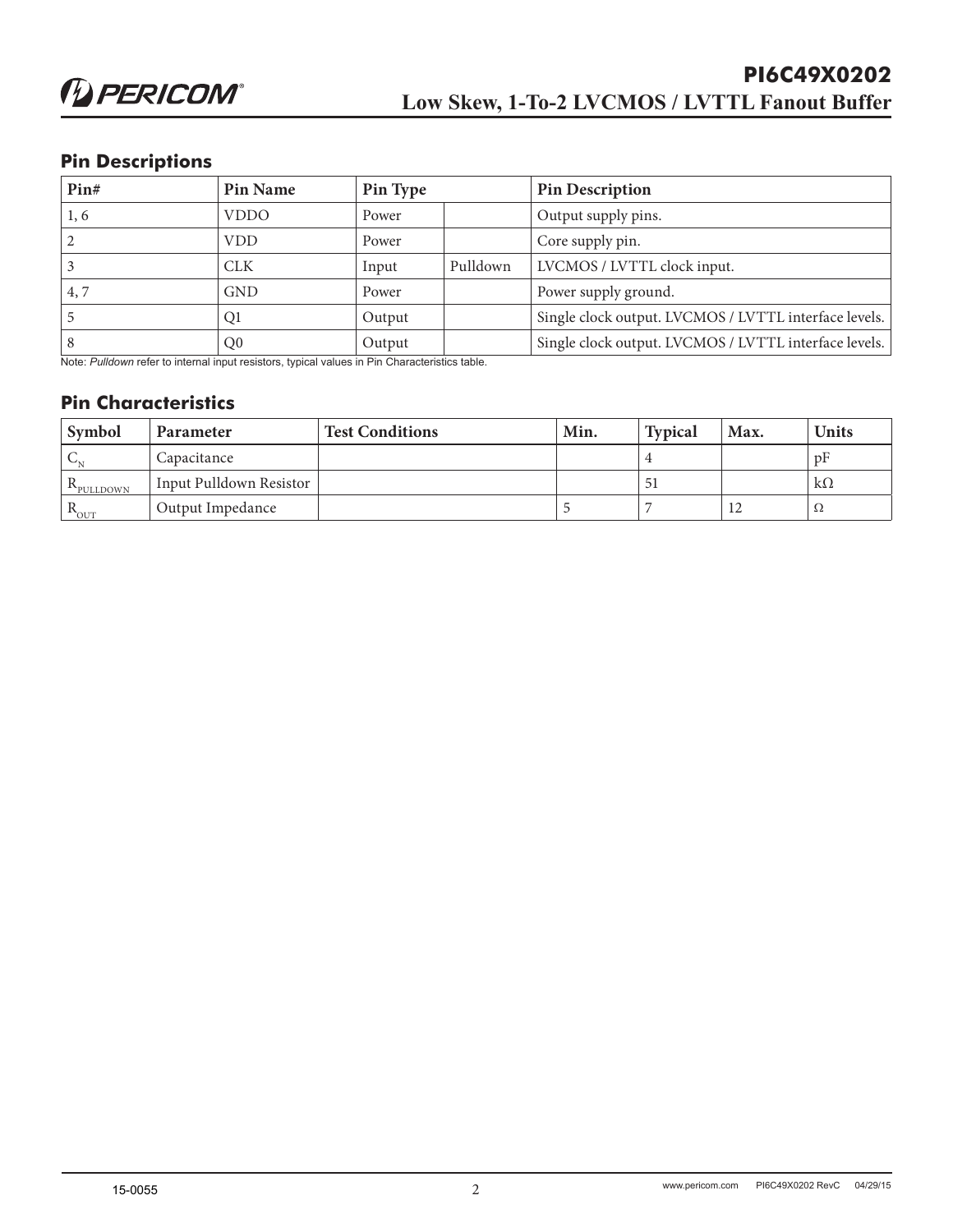### **Maximum Ratings**

(Above which useful life may be impaired. For user guidelines, not tested.)

Note:

Stresses beyond those listed under Absolute Maximum Ratings may cause permanent damage to the device. These ratings are stress specifications only. Functional operation of product at these conditions or any conditions beyond those listed in the DC Characteristics or AC Characteristics

is not implied. Exposure to absolute maximum rating conditions for extended periods may affect product reliability.

# **POWER SUPPLY DC CHARACTERISTICS,**  $T_A = -40^{\circ}C$  to 85°C

| Symbol      | Parameter                          | <b>Conditions</b> | Min.  | Typ. | Max.  | <b>Units</b> |
|-------------|------------------------------------|-------------------|-------|------|-------|--------------|
|             | Core Supply Voltage                | 3.3V Operation    | 3.135 | 3.3  | 3.465 |              |
| <b>VDD</b>  |                                    | 2.5V Operation    | 2.375 | 2.5  | 2.625 | V            |
| <b>VDDO</b> |                                    | 3.3V Supply       | 3.135 | 3.3  | 3.465 | $\mathbf{V}$ |
|             | <b>Output Power Supply Voltage</b> | 2.5V Supply       | 2.375 | 2.5  | 2.625 |              |
| <b>IDD</b>  | Power Supply Current               |                   |       |      | 5     | mA           |
| <b>IDDO</b> | <b>Output Supply Current</b>       | unloaded, 25MHz   |       |      | 6.5   | mA           |

Note: Parameters measured up to  $f_{max}$  unless otherwise noted.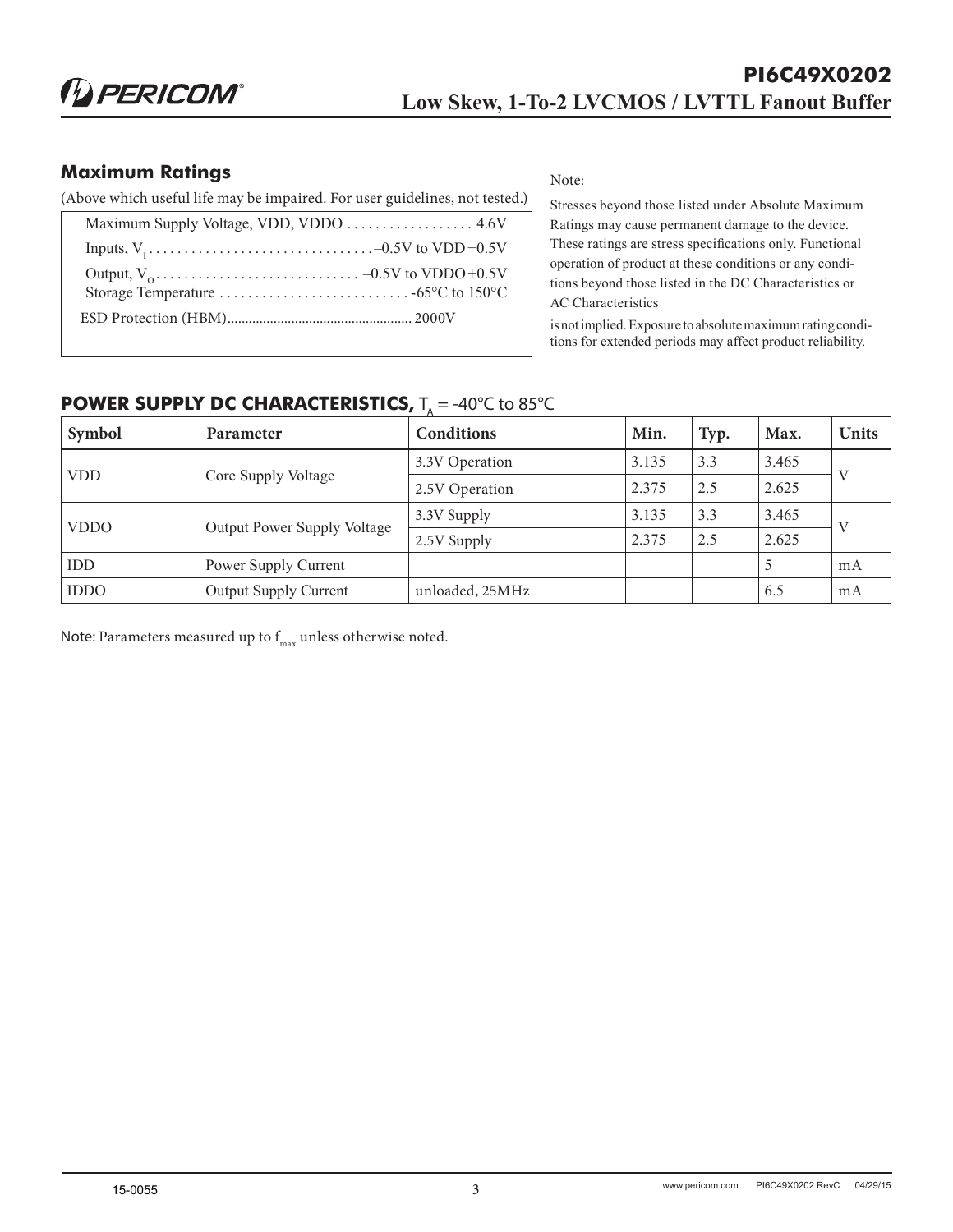| Symbol                                | Parameter          | <b>Conditions</b>       |                            | Min.           | Typ. | Max.      | <b>Units</b> |
|---------------------------------------|--------------------|-------------------------|----------------------------|----------------|------|-----------|--------------|
|                                       |                    | $VDD = 3.3V$            |                            | $\overline{2}$ |      | $VDD+0.3$ | V            |
| $\rm V_{\rm IH}$                      | Input High Voltage |                         | $VDD = 2.5V$               | 1.7            |      | $VDD+0.3$ |              |
|                                       |                    |                         | $VDD = 3.3V$               | $-0.3$         |      | 0.8       | $\mathbf{V}$ |
| $\rm V_{_{II}}$                       | Input Low Voltage  | $VDD = 2.5V$            |                            | $-0.3$         |      | 0.8       |              |
|                                       | Input High Current | $VDD = V_{IN} = 3.465V$ |                            |                |      | 100       |              |
| $I_{\scriptscriptstyle\rm IH}$        |                    |                         | $VDD = V_{IN} = 2.625V$    |                |      | 80        | $\mu A$      |
| $I_{IL}$                              | Input Low Current  |                         | $VDD = 3.465V, V_{N} = 0V$ |                |      |           | $\mu A$      |
|                                       |                    |                         | $VDD = 2.625V, V_{N} = 0V$ | $-5$           |      |           |              |
|                                       |                    | $VDDO =$<br>3.3V        | $I_{OH} = -100 \mu A$      | 2.9            |      |           | $\mathbf V$  |
| Output High Voltage<br>$V_{OH}$       | $VDDO =$<br>2.5V   | $I_{OH} = -100 \mu A$   | 2.2                        |                |      | V         |              |
| $V_{OL}$<br><b>Output Low Voltage</b> |                    | $VDDO =$<br>3.3V        | $I_{OL} = 100 \mu A$       |                |      | 0.2       | V            |
|                                       | $VDDO =$<br>2.5V   | $I_{OL} = 100 \mu A$    |                            |                | 0.2  | V         |              |

#### **LVCMOS / LVTTL DC CHARACTERISTICS,**  $T_a = -40^{\circ}C$  to 85 $^{\circ}C$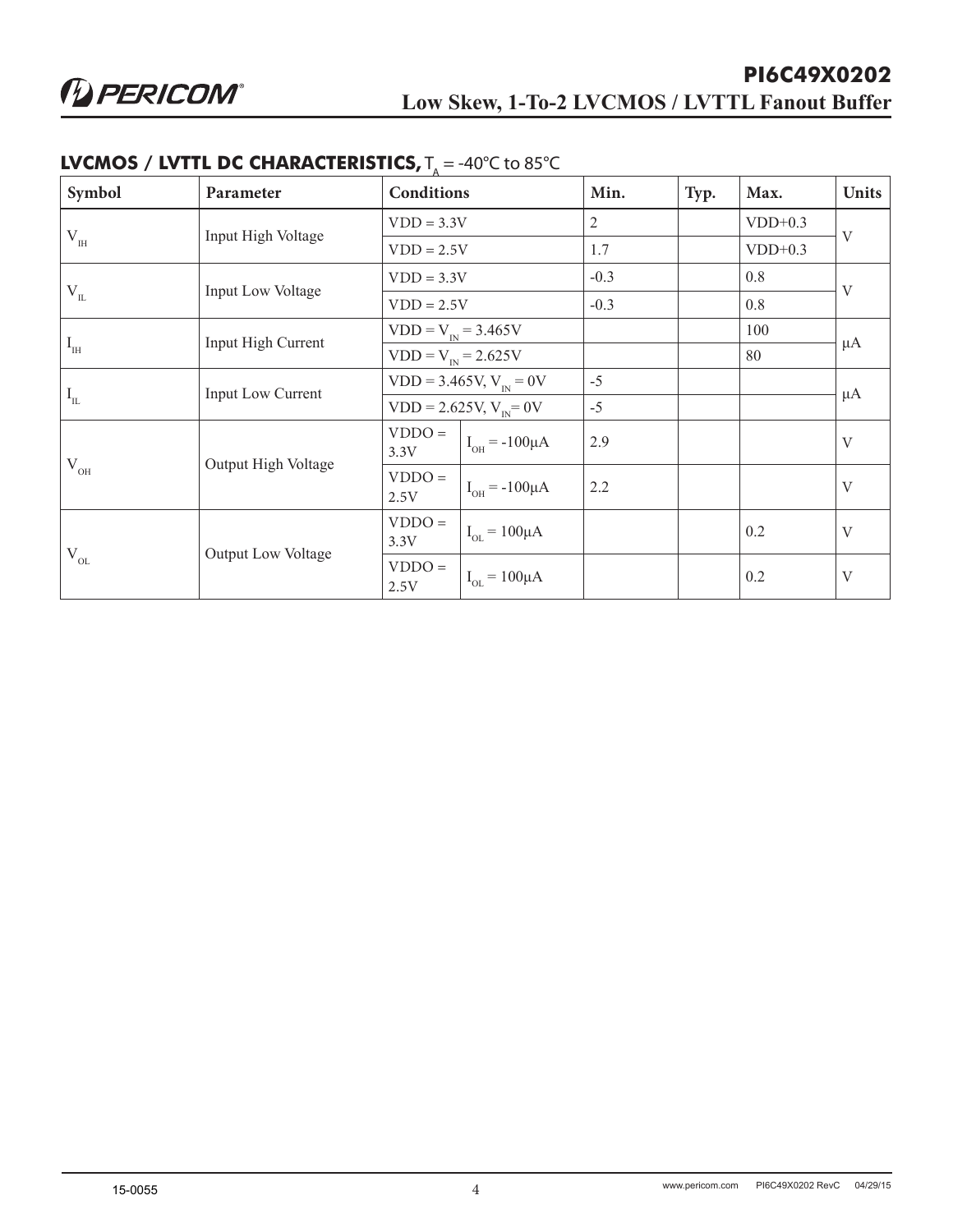| Symbol                                                      | Parameter                       | Conditions                             | Min.           | Typ. | Max. | <b>Units</b>  |
|-------------------------------------------------------------|---------------------------------|----------------------------------------|----------------|------|------|---------------|
|                                                             |                                 | $VDDO = 3.3V$                          | $\overline{4}$ |      | 250  | MHz           |
| $f_{MAX}$                                                   | Output Frequency                | $VDDO = 2.5V$                          | $\overline{4}$ |      | 250  |               |
|                                                             | Propagation Delay, Low-to-High; | VDDO = $3.3V, f \leq$<br>250MHz        | 1.4            |      | 2.2  |               |
| $tp_{LH}$                                                   | NOTE <sub>1</sub>               | VDDO = 2.5V, $f \leq$<br>250MHz        | 1.5            |      | 3.0  | ns            |
| tsk(o)                                                      | Output Skew; NOTE 2             |                                        |                | 25   | 80   | ps            |
| tsk(pp)                                                     | Part-to-Part Skew; NOTE 3       |                                        |                | 250  | 800  | ps            |
|                                                             |                                 | $VDDO = 3.3V$                          | 100            | 300  | 400  | ps            |
| $t_{R}$                                                     | Output Rise Time NOTE 4         | $VDDO = 2.5V$                          | 100            | 350  | 500  |               |
|                                                             |                                 | $VDDO = 3.3V$                          | 100            | 300  | 400  | ps            |
| $\mathfrak{t}_{\rm\scriptscriptstyle F}$                    | Output Fall Time NOTE 4         | $VDDO = 2.5V$                          | 100            | 350  | 500  |               |
|                                                             |                                 | $f \leq 133 MHz$                       | 48             |      | 52   | $\frac{0}{0}$ |
| odc                                                         | Output Duty Cycle NOTE 5        | $133\mbox{MHz} < f \leq 200\mbox{MHz}$ | 47             |      | 53   | $\frac{0}{0}$ |
|                                                             |                                 | $200MHz < f \leq 250MHz$               | 47             |      | 53   | $\frac{0}{0}$ |
| $\mathfrak{t}_{\mathrm{jit}}$<br><b>Additive RMS Jitter</b> |                                 | 156.25MHz (@12kHz to<br>$20MHz$ )      |                | 0.1  |      | ps            |
|                                                             | 125MHz $(Q)$ 12kHz to<br>20MHz  |                                        | 0.07           |      | ps   |               |

#### **AC CHARACTERISTICS,**  $VDD = 3.3V \pm 5\%, T = -40^{\circ}C$  to 85°C

Parameters measured at  $f_{MAX}$  unless otherwise noted.

NOTE 1: Measured from VDD /2 of the input to VDDO /2 of the output.

NOTE 2: Defined as skew between outputs at the same supply voltage and with equal load conditions. Measured at VDDO /2.

NOTE 3: Defined as skew between outputs on different devices operating at the same supply voltages and with equal load

conditions. Using the same type of inputs on each device, the outputs are measured at VDDO /2.

NOTE 4: Defined from 20% to 80%

NOTE 5: Measured at VDDO /2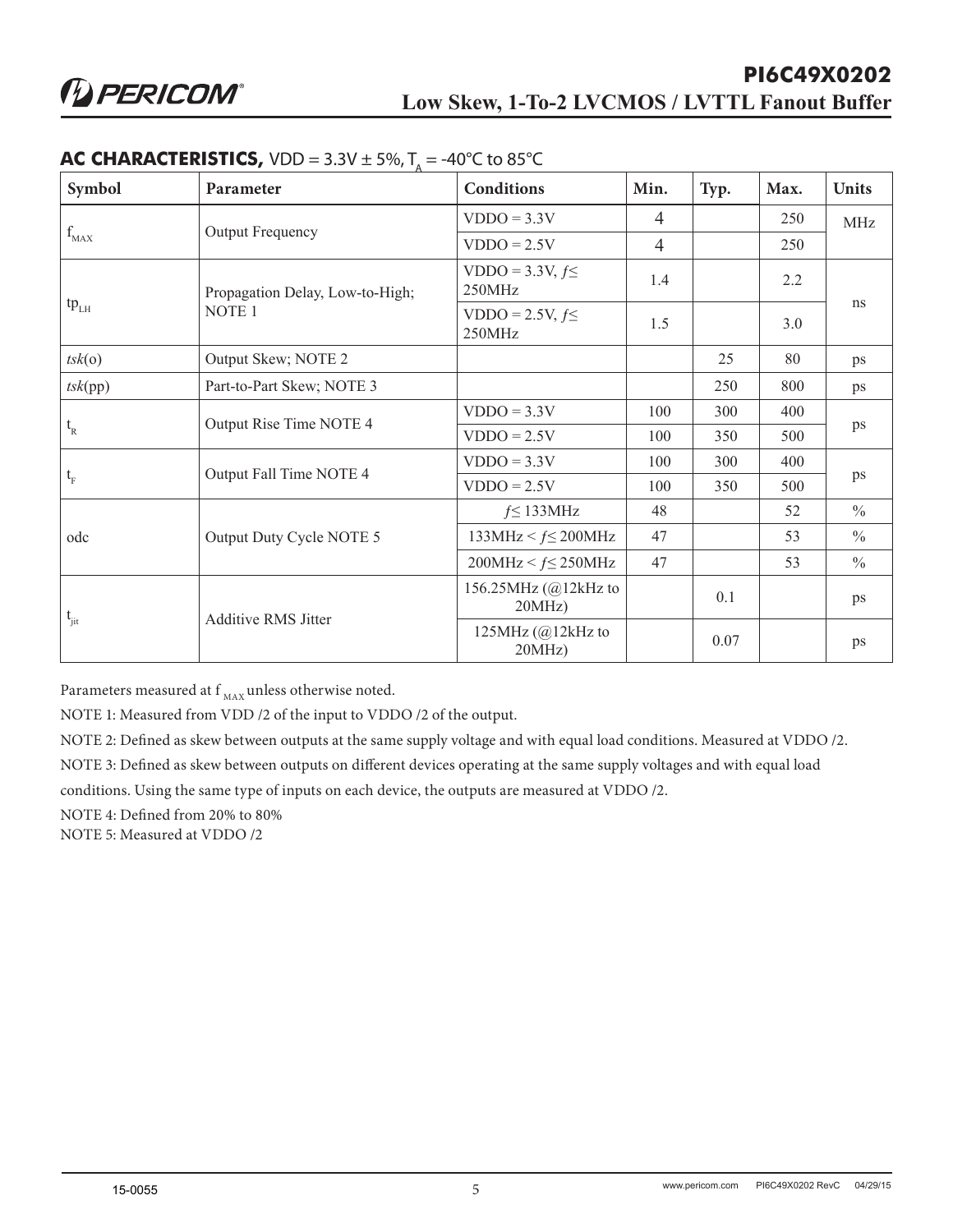| Symbol         | Parameter                                            | Conditions                         | Min. | Typ. | Max. | <b>Units</b>  |
|----------------|------------------------------------------------------|------------------------------------|------|------|------|---------------|
| $f_{MAX}$      | Output Frequency                                     | $VDDO = 2.5V$                      | 4    |      | 250  | MHz           |
| $tp_{LH}$      | Propagation Delay, Low-to-High;<br>NOTE <sub>1</sub> | VDDO = 2.5V, $f \leq$<br>250MHz    | 1.5  |      | 2.8  | ns            |
| tsk(o)         | Output Skew; NOTE 2                                  |                                    |      | 25   | 75   | ps            |
| tsk(pp)        | Part-to-Part Skew; NOTE 3                            |                                    |      | 250  | 800  | ps            |
| $t_{R}$        | Output Rise Time NOTE 4                              | $VDDO = 2.5V$                      | 100  | 350  | 500  | ps            |
| $t_{\rm F}$    | Output Fall Time NOTE 4                              | $VDDO = 2.5V$                      | 100  | 350  | 500  | ps            |
|                |                                                      | $f \leq 133 MHz$                   | 48   |      | 52   | $\frac{0}{0}$ |
| odc            | Output Duty Cycle NOTE 5                             | 133MHz < $f \le 200$ MHz           | 47   |      | 53   | $\frac{0}{0}$ |
|                |                                                      | $200MHz < f \leq 250MHz$           | 42   |      | 58   | $\frac{0}{0}$ |
| $t_{\rm{fit}}$ |                                                      | 156.25MHz (@12kHz to<br>$20MHz$ )  |      | 0.1  |      | ps            |
|                | <b>Additive RMS Jitter</b>                           | 125MHz $(Q)$ 12kHz to<br>$20MHz$ ) |      | 0.07 |      | ps            |

#### **AC CHARACTERISTICS,** VDD =  $2.5V \pm 5\%$ ,  $T_A = -40^{\circ}C$  to 85°C

Parameters measured at f  $_{\rm MAX}$  unless otherwise noted.

NOTE 1: Measured from VDD /2 of the input to VDDO /2 of the output.

NOTE 2: Defined as skew between outputs at the same supply voltage and with equal load conditions. Measured at VDDO /2.

NOTE 3: Defined as skew between outputs on different devices operating at the same supply voltages and with equal load

conditions. Using the same type of inputs on each device, the outputs are measured at VDDO /2.

NOTE 4: Defined from 20% to 80%

NOTE 5: Measured at VDDO /2

#### **AC Test Circuit Load**